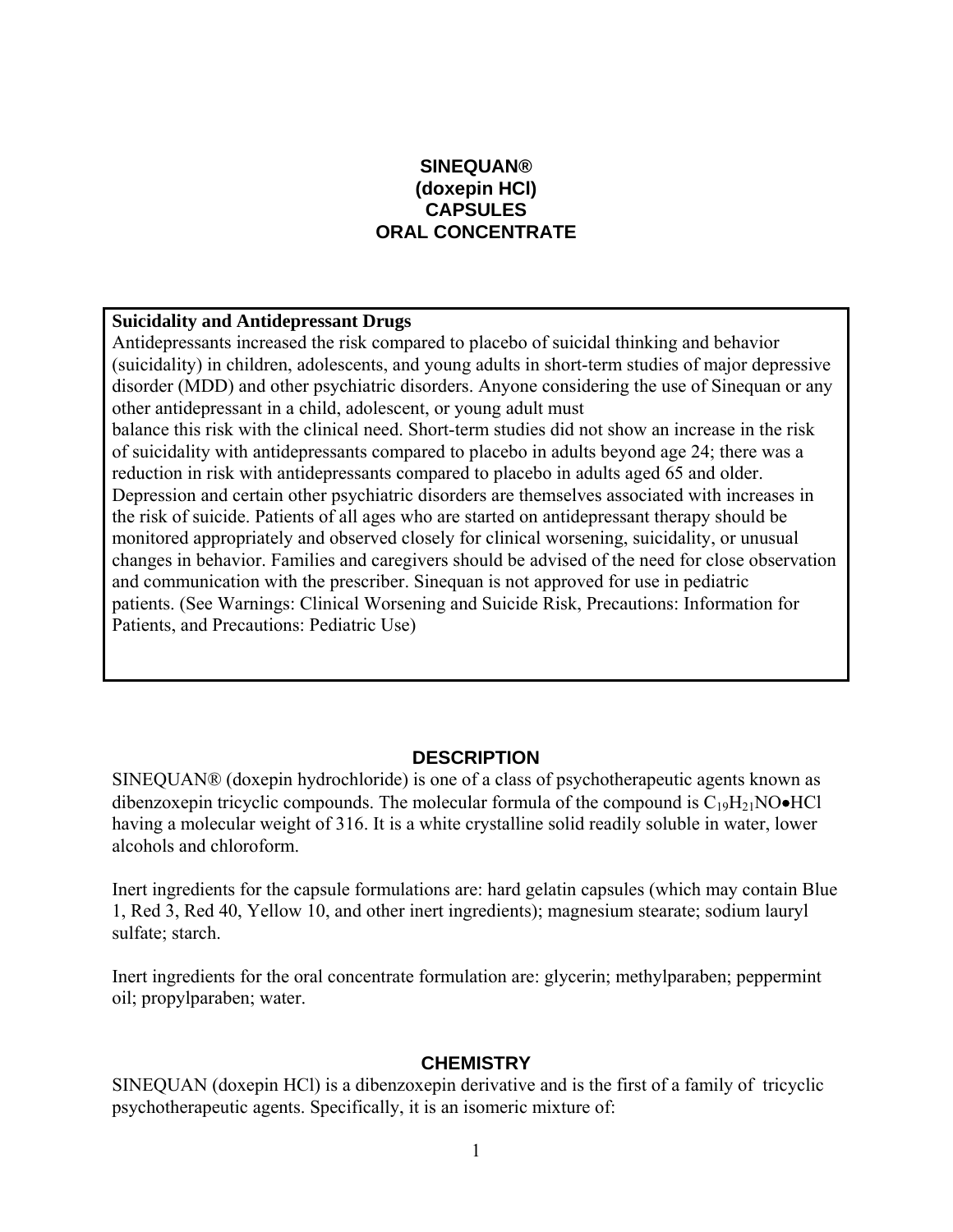1-Propanamine, 3-dibenz[*b*,*e*]oxepin-11(6*H*)ylidene-*N*,*N*-dimethyl-, hydrochloride.



# **ACTIONS**

The mechanism of action of SINEQUAN (doxepin HCl) is not definitely known. It is not a central nervous system stimulant nor a monoamine oxidase inhibitor. The current hypothesis is that the clinical effects are due, at least in part, to influences on the adrenergic activity at the synapses so that deactivation of norepinephrine by reuptake into the nerve terminals is prevented. Animal studies suggest that doxepin HCl does not appreciably antagonize the antihypertensive action of guanethidine. In animal studies anticholinergic, antiserotonin and antihistamine effects on smooth muscle have been demonstrated. At higher than usual clinical doses, norepinephrine response was potentiated in animals. This effect was not demonstrated in humans.

At clinical dosages up to 150 mg per day, SINEQUAN can be given to man concomitantly with guanethidine and related compounds without blocking the antihypertensive effect. At dosages above 150 mg per day blocking of the antihypertensive effect of these compounds has been reported.

SINEQUAN is virtually devoid of euphoria as a side effect. Characteristic of this type of compound, SINEQUAN has not been demonstrated to produce the physical tolerance or psychological dependence associated with addictive compounds.

# **INDICATIONS**

SINEQUAN is recommended for the treatment of:

- 1. Psychoneurotic patients with depression and/or anxiety.
- 2. Depression and/or anxiety associated with alcoholism (not to be taken concomitantly with alcohol).
- 3. Depression and/or anxiety associated with organic disease (the possibility of drug interaction should be considered if the patient is receiving other drugs concomitantly).
- 4. Psychotic depressive disorders with associated anxiety including involutional depression and manic-depressive disorders.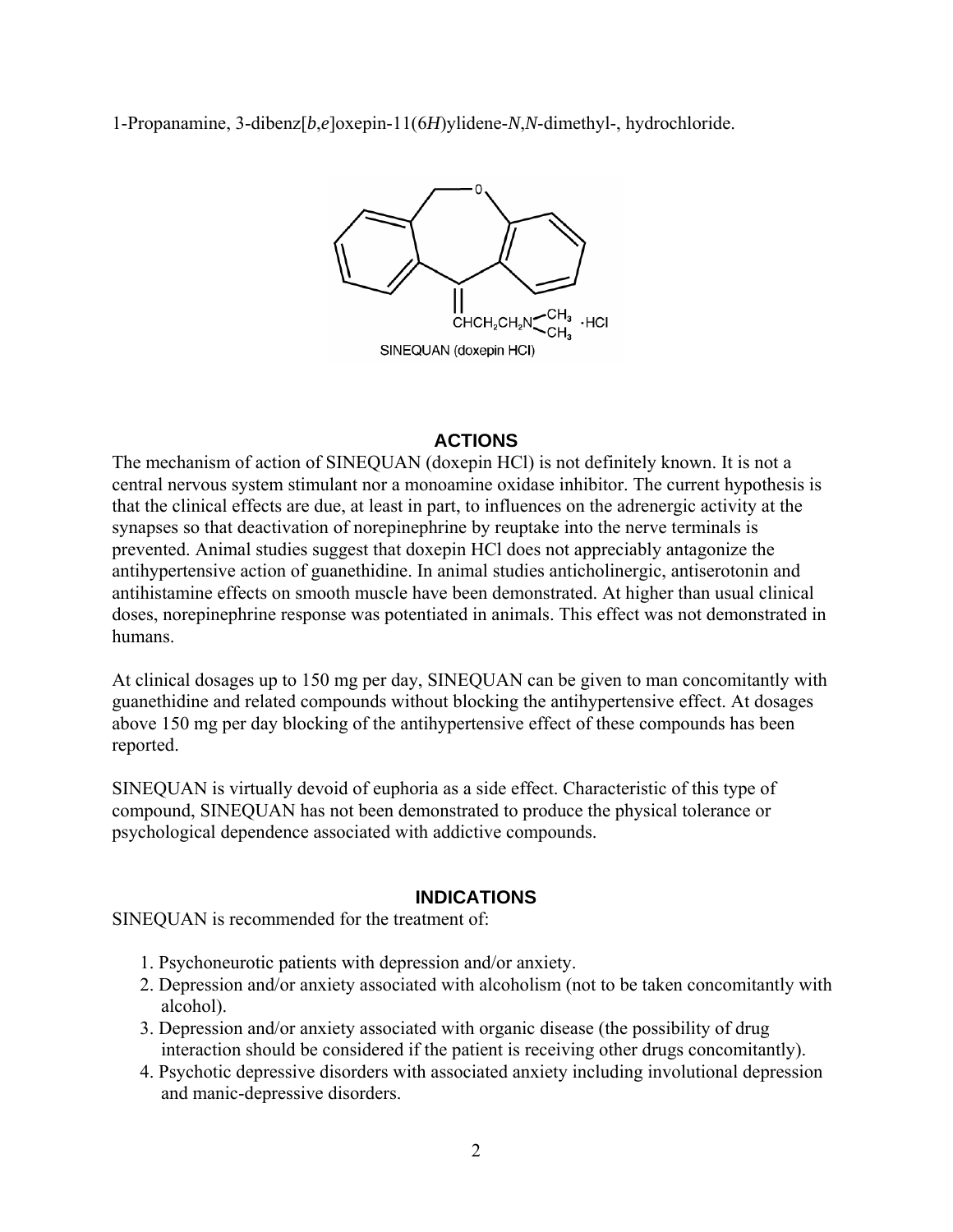The target symptoms of psychoneurosis that respond particularly well to SINEQUAN include anxiety, tension, depression, somatic symptoms and concerns, sleep disturbances, guilt, lack of energy, fear, apprehension and worry.

Clinical experience has shown that SINEQUAN is safe and well tolerated even in the elderly patient. Owing to lack of clinical experience in the pediatric population, SINEQUAN is not recommended for use in children under 12 years of age.

### **CONTRAINDICATIONS**

SINEQUAN is contraindicated in individuals who have shown hypersensitivity to the drug. Possibility of cross sensitivity with other dibenzoxepines should be kept in mind.

SINEQUAN is contraindicated in patients with glaucoma or a tendency to urinary retention. These disorders should be ruled out, particularly in older patients.

### **WARNINGS**

### **Clinical Worsening and Suicide Risk**

Patients with major depressive disorder (MDD), both adult and pediatric, may experience worsening of their depression and/or the emergence of suicidal ideation and behavior (suicidality) or unusual changes in behavior, whether or not they are taking antidepressant medications, and this risk may persist until significant remission occurs. Suicide is a known risk of depression and certain other psychiatric disorders, and these disorders themselves are the strongest predictors of suicide. There has been a long-standing concern, however, that antidepressants may have a role in inducing worsening of depression and the emergence of suicidality in certain patients during the early phases of treatment. Pooled analyses of short-term placebo-controlled trials of antidepressant drugs (SSRIs and others) showed that these drugs increase the risk of suicidal thinking and behavior (suicidality) in children,adolescents, and young adults (ages 18-24) with major depressive disorder (MDD) and other psychiatric disorders. Short-term studies did not show an increase in the risk of suicidality with antidepressants compared to placebo in adults beyond age 24; there was a reduction with antidepressants compared to placebo in adults aged 65 and older.

The pooled analyses of placebo-controlled trials in children and adolescents with MDD, obsessive compulsive disorder (OCD), or other psychiatric disorders included a total of 24 shortterm trials of 9 antidepressant drugs in over 4400 patients. The pooled analyses of placebocontrolled trials in adults with MDD or other psychiatric disorders included a total of 295 shortterm trials (median duration of 2 months) of 11 antidepressant drugs in over 77,000 patients. There was considerable variation in risk of suicidality among drugs, but a tendency toward an increase in the younger patients for almost all drugs studied. There were differences in absolute risk of suicidality across the different indications, with the highest incidence in MDD. The risk differences (drug vs placebo), however, were relatively stable within age strata and across indications. These risk differences (drug-placebo difference in the number of cases of suicidality per 1000 patients treated) are provided in Table 1.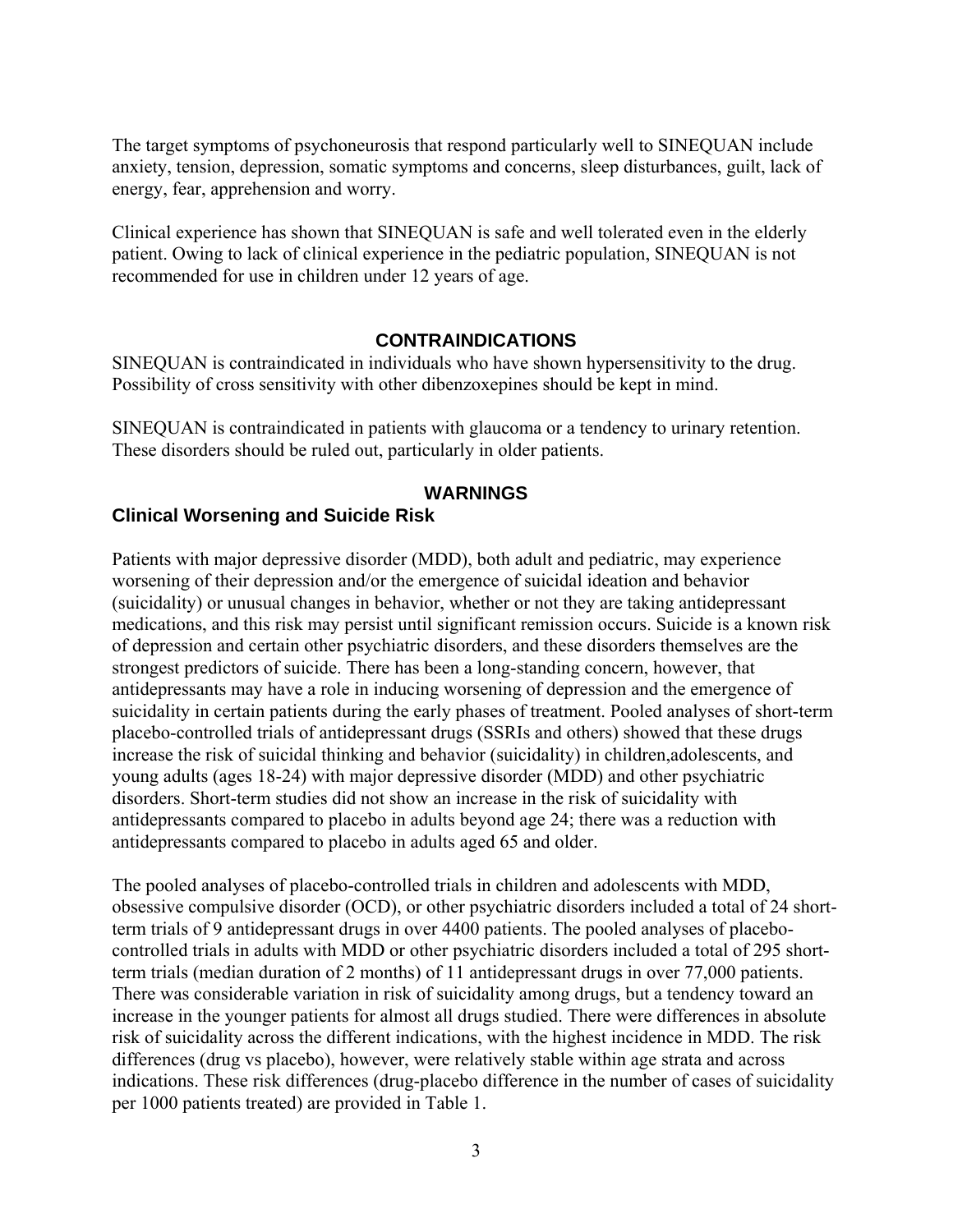| Table 1   |                                            |
|-----------|--------------------------------------------|
| Age Range | Drug-Placebo Difference in Number of Cases |
|           | of Suicidality per 1000 Patients Treated   |
|           | Increases Compared to Placebo              |
| < 18      | 14 additional cases                        |
| 18-24     | 5 additional cases                         |
|           | Decreases Compared to Placebo              |
| $25 - 64$ | 1 fewer case                               |
| >65       | 6 fewer cases                              |

No suicides occurred in any of the pediatric trials. There were suicides in the adult trials, but the number was not sufficient to reach any conclusion about drug effect on suicide.

It is unknown whether the suicidality risk extends to longer-term use, i.e., beyond several months. However, there is substantial evidence from placebo-controlled maintenance trials in adults with depression that the use of antidepressants can delay the recurrence of depression.

## **All patients being treated with antidepressants for any indication should be monitored appropriately and observed closely for clinical worsening, suicidality, and unusual changes in behavior, especially during the initial few months of a course of drug therapy, or at times of dose changes, either increases or decreases.**

The following symptoms, anxiety, agitation, panic attacks, insomnia, irritability, hostility, aggressiveness, impulsivity, akathisia (psychomotor restlessness), hypomania, and mania, have been reported in adult and pediatric patients being treated with antidepressants for major depressive disorder as well as for other indications, both psychiatric and nonpsychiatric. Although a causal link between the emergence of such symptoms and either the worsening of depression and/or the emergence of suicidal impulses has not been established, there is concern that such symptoms may represent precursors to emerging suicidality.

Consideration should be given to changing the therapeutic regimen, including possibly discontinuing the medication, in patients whose depression is persistently worse, or who are experiencing emergent suicidality or symptoms that might be precursors to worsening depression or suicidality, especially if these symptoms are severe, abrupt in onset, or were not part of the patient's presenting symptoms.

**Families and caregivers of patients being treated with antidepressants for major depressive disorder or other indications, both psychiatric and nonpsychiatric, should be alerted about the need to monitor patients for the emergence of agitation, irritability, unusual changes in behavior, and the other symptoms described above, as well as the emergence of suicidality, and to report such symptoms immediately to health care providers Such monitoring should include daily observation by families and caregivers.** Prescriptions for Sinequan should be written for the smallest quantity of tablets consistent with good patient management, in order to reduce the risk of overdose.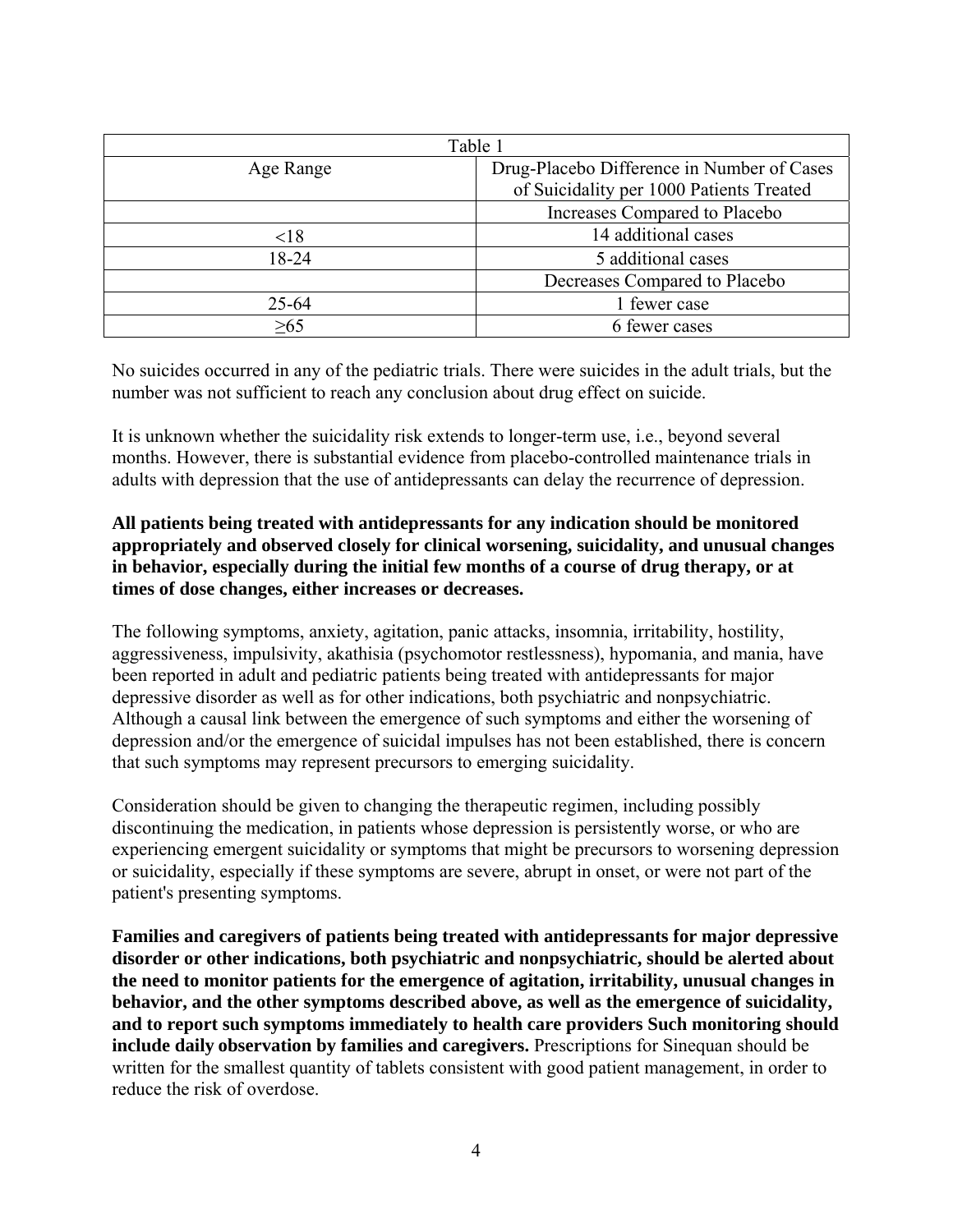**Screening Patients for Bipolar Disorder:** A major depressive episode may be the initial presentation of bipolar disorder. It is generally believed (though not established in controlled trials) that treating such an episode with an antidepressant alone may increase the likelihood of precipitation of a mixed/manic episode in patients at risk for bipolar disorder. Whether any of the symptoms described above represent such a conversion is unknown. However, prior to initiating treatment with an antidepressant, patients with depressive symptoms should be adequately screened to determine if they are at risk for bipolar disorder; such screening should include a detailed psychiatric history, including a family history of suicide, bipolar disorder, and depression. It should be noted that Sinequan is not approved for use in treating bipolar depression.

*Usage in Geriatrics:* The use of SINEQUAN on a once-a-day dosage regimen in geriatric patients should be adjusted carefully based on the patient's condition (see PRECAUTIONS−Geriatric Use).

*Usage in Pregnancy:* Reproduction studies have been performed in rats, rabbits, monkeys and dogs and there was no evidence of harm to the animal fetus. The relevance to humans is not known. Since there is no experience in pregnant women who have received this drug, safety in pregnancy has not been established. There has been a report of apnea and drowsiness occurring in a nursing infant whose mother was taking SINEQUAN.

*Usage in Children:* The use of SINEQUAN in children under 12 years of age is not recommended because safe conditions for its use have not been established.

## **PRECAUTIONS**

## **Information for Patients**

Prescribers or other health professionals should inform patients, their families, and their caregivers about the benefits and risks associated with treatment with Sinequan and should counsel them in its appropriate use. A patient Medication Guide about "Antidepressant Medicines, Depression and other Serious Mental Illness, and Suicidal Thoughts or Actions" is available for Sinequan. The prescriber or health professional should instruct patients, their families, and their caregivers to read the Medication Guide and should assist them in understanding its contents. Patients should be given the opportunity to discuss the contents of the Medication Guide and to obtain answers to any questions they may have. The complete text of the Medication Guide is reprinted at the end of this document.

Patients should be advised of the following issues and asked to alert their prescriber if these occur while taking Sinequan.

**Clinical Worsening and Suicide Risk:** Patients, their families, and their caregivers should be encouraged to be alert to the emergence of anxiety, agitation, panic attacks, insomnia, irritability,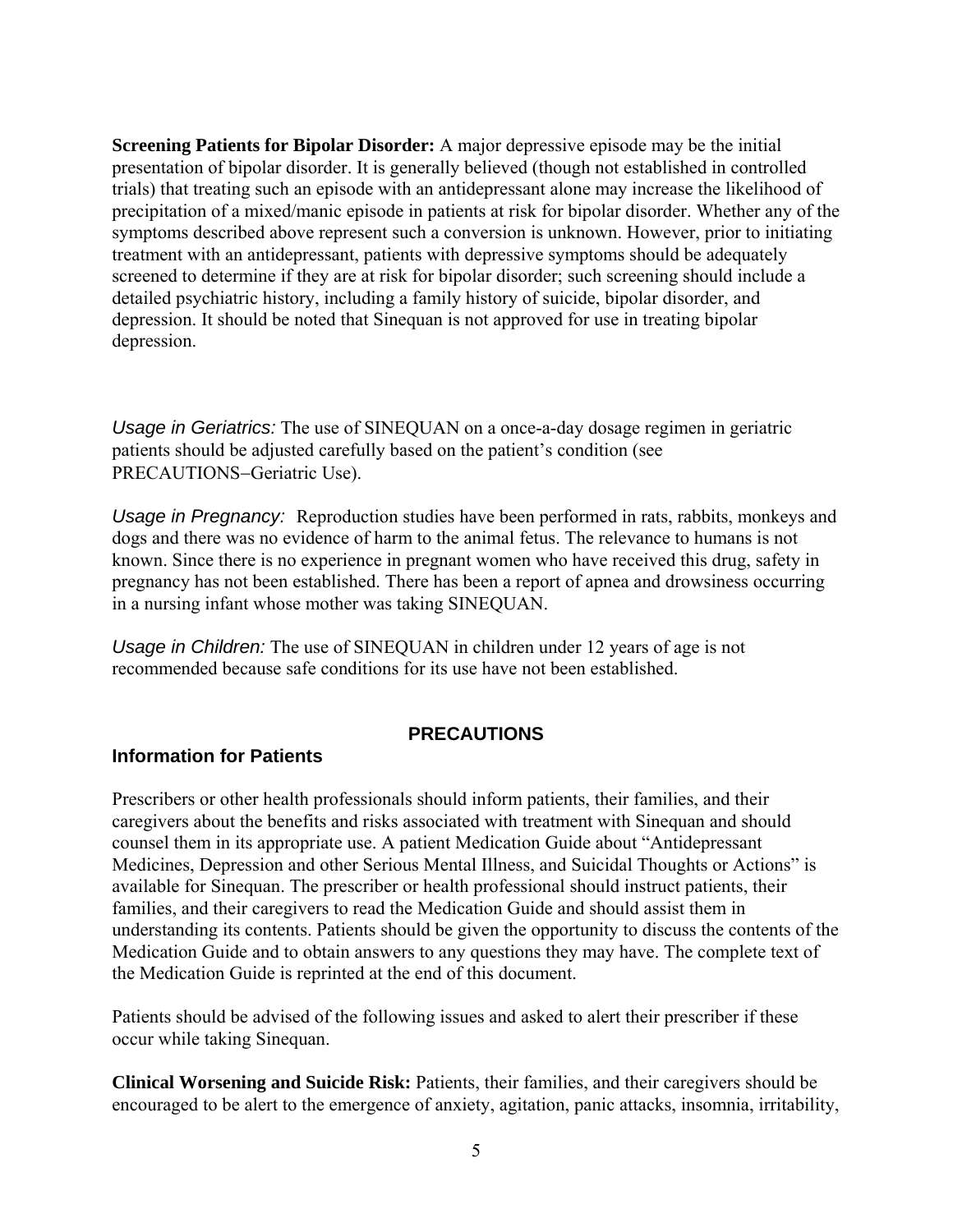hostility, aggressiveness, impulsivity, akathisia (psychomotor restlessness), hypomania, mania, other unusual changes in behavior, worsening of depression, and suicidal ideation, especially early during antidepressant treatment and when the dose is adjusted up or down. Families and caregivers of patients should be advised to look for the emergence of such symptoms on a dayto-day basis, since changes may be abrupt. Such symptoms should be reported to the patient's prescriber or health professional, especially if they are severe, abrupt in onset, or were not part of the patient's presenting symptoms. Symptoms such as these may be associated with an increased risk for suicidal thinking and behavior and indicate a need for very close monitoring and possibly changes in the medication.

**Pediatric Use-**Safety and effectiveness in the pediatric population have not been established (see BOX WARNING and WARNINGS—Clinical Worsening and Suicide Risk).

Anyone considering the use of SINEQUAN in a child or adolescent must balance the potential risks with the clinical need.

**Drug Interactions:** Drugs Metabolized by P450 2D6: The biochemical activity of the drug metabolizing isozyme cytochrome P450 2D6 (debrisoquin hydroxylase) is reduced in a subset of the Caucasian population (about 7–10% of Caucasians are so-called "poor metabolizers"); reliable estimates of the prevalence of reduced P450 2D6 isozyme activity among Asian, African and other populations are not yet available. Poor metabolizers have higher than expected plasma concentrations of tricyclic antidepressants (TCAs) when given usual doses. Depending on the fraction of drug metabolized by P450 2D6, the increase in plasma concentration may be small, or quite large (8-fold increase in plasma AUC of the TCA).

In addition, certain drugs inhibit the activity of this isozyme and make normal metabolizers resemble poor metabolizers. An individual who is stable on a given dose of TCA may become abruptly toxic when given one of these inhibiting drugs as concomitant therapy. The drugs that inhibit cytochrome P450 2D6 include some that are not metabolized by the enzyme (quinidine; cimetidine) and many that are substrates for P450 2D6 (many other antidepressants, phenothiazines, and the Type 1C antiarrhythmics propafenone and flecainide). While all the selective serotonin reuptake inhibitors (SSRIs), e.g., citalopram, escitalopram, fluoxetine, sertraline, and paroxetine, inhibit P450 2D6, they may vary in the extent of inhibition. The extent to which SSRI-TCA interactions may pose clinical problems will depend on the degree of inhibition and the pharmacokinetics of the SSRI involved. Nevertheless, caution is indicated in the co-administration of TCAs with any of the SSRIs and also in switching from one class to the other. Of particular importance, sufficient time must elapse before initiating TCA treatment in a patient being withdrawn from fluoxetine, given the long half-life of the parent and active metabolite (at least 5 weeks may be necessary).

Concomitant use of tricyclic antidepressants with drugs that can inhibit cytochrome P450 2D6 may require lower doses than usually prescribed for either the tricyclic antidepressant or the other drug. Furthermore, whenever one of these other drugs is withdrawn from co-therapy, an increased dose of tricyclic antidepressant may be required. It is desirable to monitor TCA plasma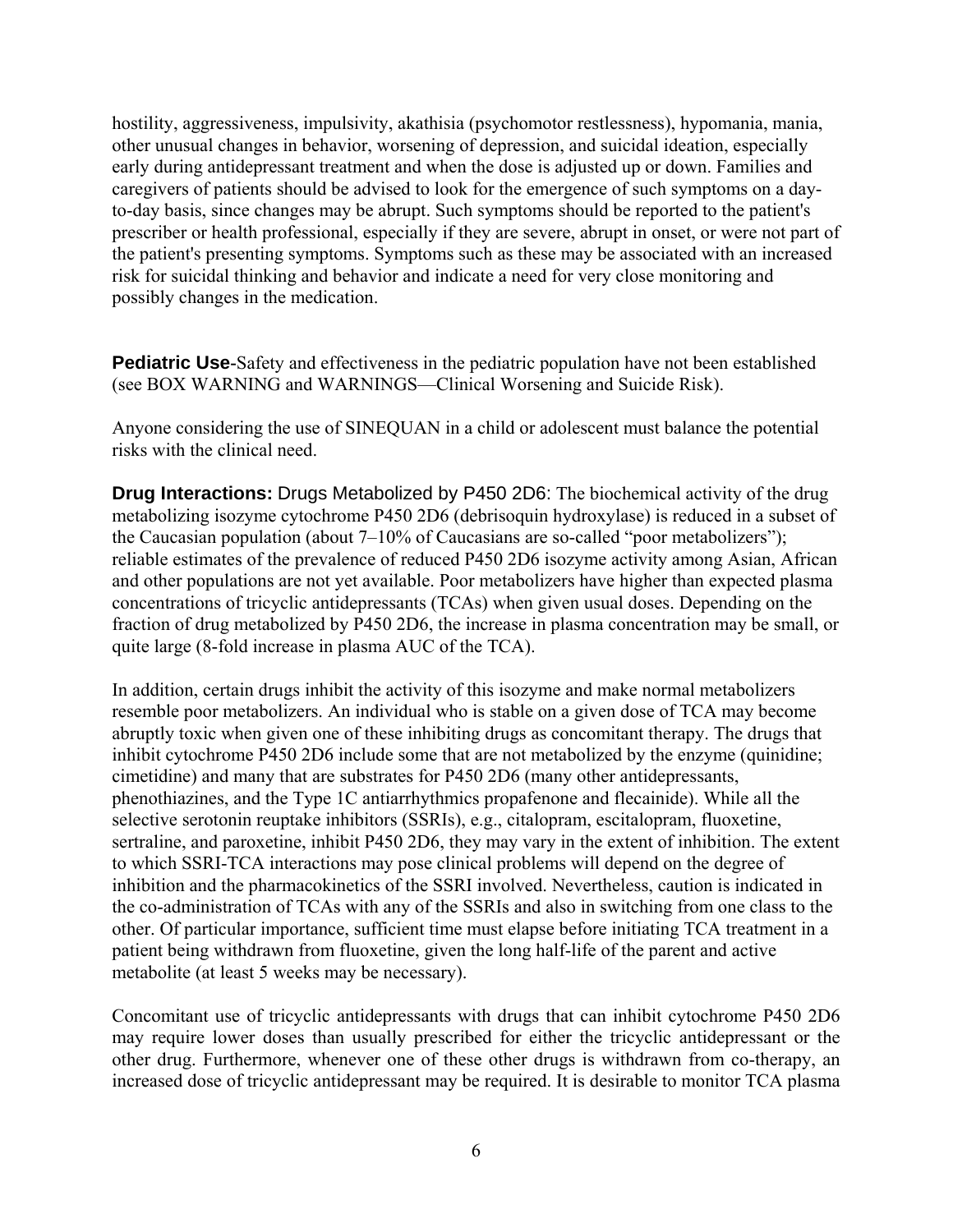levels whenever a TCA is going to be co-administered with another drug known to be an inhibitor of P450 2D6.

Doxepin is primarily metabolized by CYP2D6 (with CYP1A2 & CYP3A4 as minor pathways). Inhibitors or substrates of CYP2D6 (i.e., quinidine, selective serotonin reuptake inhibitors [SSRIs]) may increase the plasma concentration of doxepin when administered concomitantly. The extent of interaction depends on the variability of effect on CYP2D6. The clinical significance of this interaction with doxepin has not been systematically evaluated.

MAO Inhibitors: Serious side effects and even death have been reported following the concomitant use of certain drugs with MAO inhibitors. Therefore, MAO inhibitors should be discontinued at least two weeks prior to the cautious initiation of therapy with SINEQUAN. The exact length of time may vary and is dependent upon the particular MAO inhibitor being used, the length of time it has been administered, and the dosage involved.

Cimetidine: Cimetidine has been reported to produce clinically significant fluctuations in steady-state serum concentrations of various tricyclic antidepressants. Serious anticholinergic symptoms (i.e., severe dry mouth, urinary retention and blurred vision) have been associated with elevations in the serum levels of tricyclic antidepressant when cimetidine therapy is initiated. Additionally, higher than expected tricyclic antidepressant levels have been observed when they are begun in patients already taking cimetidine. In patients who have been reported to be well controlled on tricyclic antidepressants receiving concurrent cimetidine therapy, discontinuation of cimetidine has been reported to decrease established steady-state serum tricyclic antidepressant levels and compromise their therapeutic effects.

Alcohol: It should be borne in mind that alcohol ingestion may increase the danger inherent in any intentional or unintentional SINEQUAN overdosage. This is especially important in patients who may use alcohol excessively.

Tolazamide: A case of severe hypoglycemia has been reported in a type II diabetic patient maintained on tolazamide (1 gm/day) 11 days after the addition of doxepin (75 mg/day).

**Drowsiness:** Since drowsiness may occur with the use of this drug, patients should be warned of the possibility and cautioned against driving a car or operating dangerous machinery while taking the drug. Patients should also be cautioned that their response to alcohol may be potentiated.

Sedating drugs may cause confusion and oversedation in the elderly; elderly patients generally should be started on low doses of SINEQUAN and observed closely. (See PRECAUTIONS−Geriatric Use.)

**Suicide:** Since suicide is an inherent risk in any depressed patient and may remain so until significant improvement has occurred, patients should be closely supervised during the early course of therapy. Prescriptions should be written for the smallest feasible amount.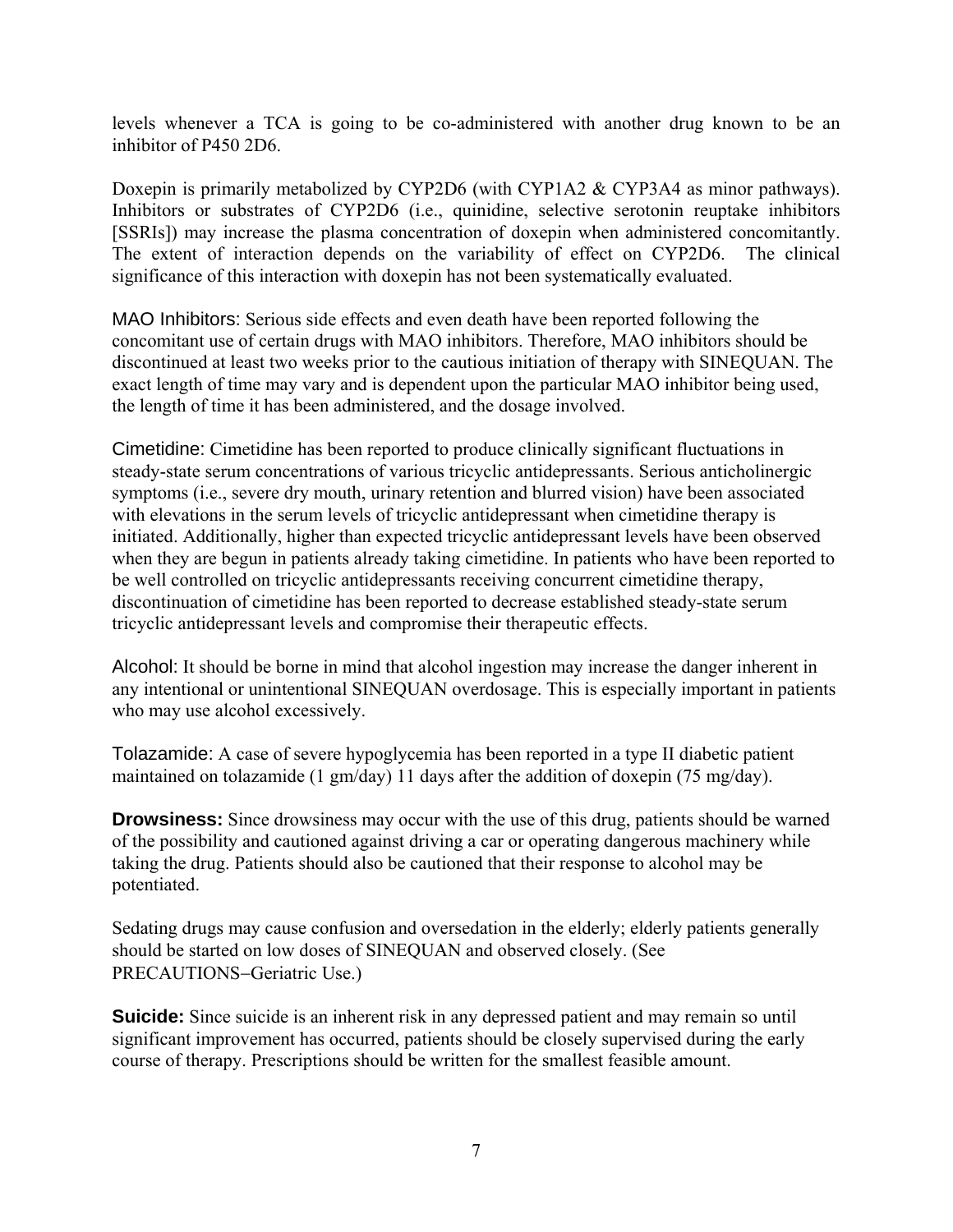**Psychosis:** Should increased symptoms of psychosis or shift to manic symptomatology occur, it may be necessary to reduce dosage or add a major tranquilizer to the dosage regimen.

**Geriatric Use:** A determination has not been made whether controlled clinical studies of SINEQUAN included sufficient numbers of subjects aged 65 and over to define a difference in response from younger subjects. Other reported clinical experience has not identified differences in responses between the elderly and younger patients. In general, dose selection for an elderly patient should be cautious, usually starting at the low end of the dosing range, reflecting the greater frequency of decreased hepatic, renal or cardiac function, and of concomitant disease or other drug therapy.

The extent of renal excretion of SINEQUAN has not been determined. Because elderly patients are more likely to have decreased renal function, care should be taken in dose selections.

Sedating drugs may cause confusion and oversedation in the elderly; elderly patients generally should be started on low doses of SINEQUAN and observed closely. (See WARNINGS.)

# **ADVERSE REACTIONS**

**NOTE:** Some of the adverse reactions noted below have not been specifically reported with SINEQUAN use. However, due to the close pharmacological similarities among the tricyclics, the reactions should be considered when prescribing SINEQUAN (doxepin HCl). *Anticholinergic Effects:* Dry mouth, blurred vision, constipation, and urinary retention have been reported. If they do not subside with continued therapy, or become severe, it may be necessary to reduce the dosage.

*Central Nervous System Effects:* Drowsiness is the most commonly noticed side effect. This tends to disappear as therapy is continued. Other infrequently reported CNS side effects are confusion, disorientation, hallucinations, numbness, paresthesias, ataxia, extrapyramidal symptoms, seizures, tardive dyskinesia, and tremor.

*Cardiovascular:* Cardiovascular effects including hypotension, hypertension, and tachycardia have been reported occasionally.

*Allergic:* Skin rash, edema, photosensitization, and pruritus have occasionally occurred.

*Hematologic:* Eosinophilia has been reported in a few patients. There have been occasional reports of bone marrow depression manifesting as agranulocytosis, leukopenia, thrombocytopenia, and purpura.

*Gastrointestinal:* Nausea, vomiting, indigestion, taste disturbances, diarrhea, anorexia, and aphthous stomatitis have been reported. (See Anticholinergic Effects.)

*Endocrine:* Raised or lowered libido, testicular swelling, gynecomastia in males, enlargement of breasts and galactorrhea in the female, raising or lowering of blood sugar levels, and syndrome of inappropriate antidiuretic hormone secretion have been reported with tricyclic administration.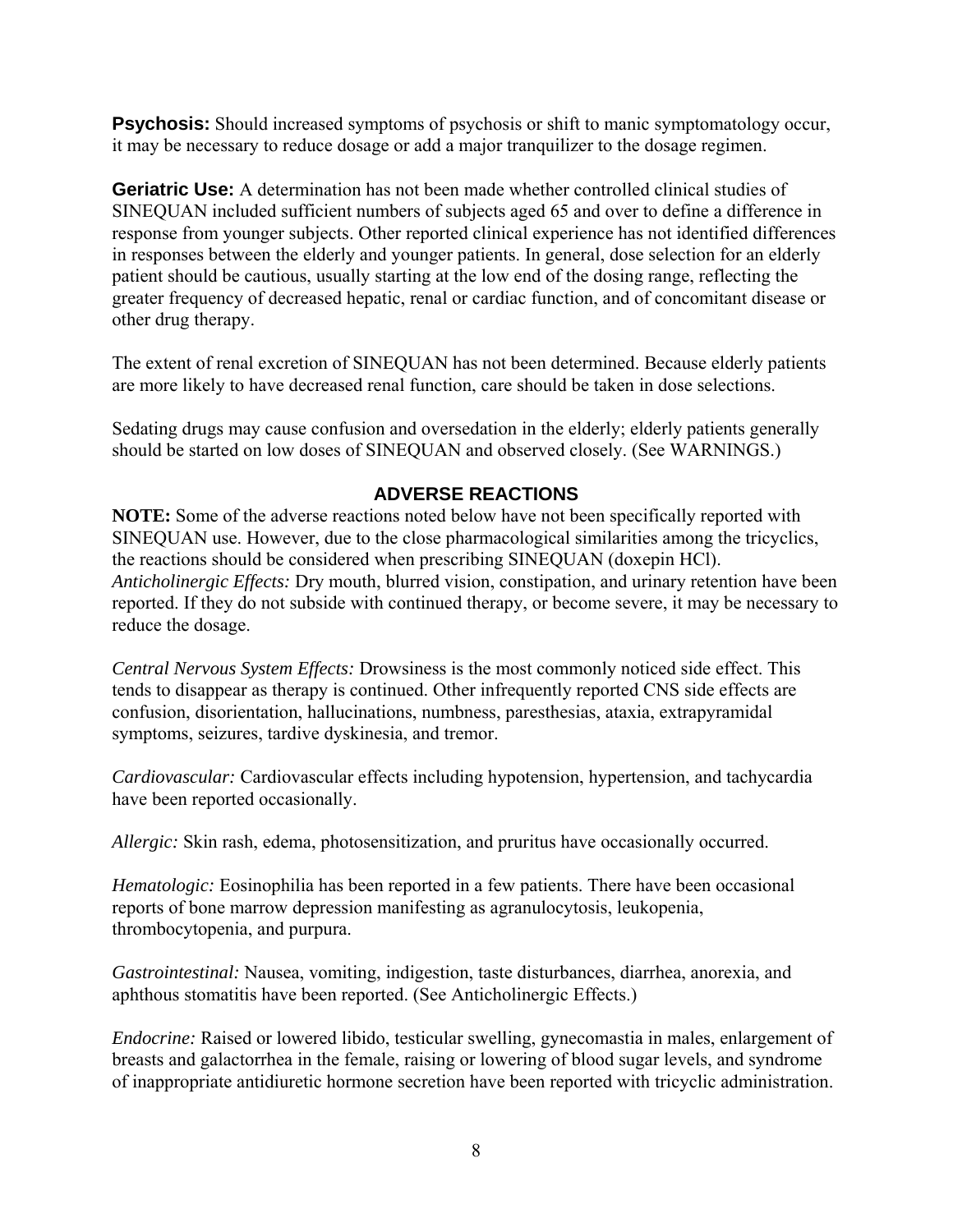*Other:* Dizziness, tinnitus, weight gain, sweating, chills, fatigue, weakness, flushing, jaundice, alopecia, headache, exacerbation of asthma, and hyperpyrexia (in association with chlorpromazine) have been occasionally observed as adverse effects.

*Withdrawal Symptoms:* The possibility of development of withdrawal symptoms upon abrupt cessation of treatment after prolonged SINEQUAN administration should be borne in mind. These are not indicative of addiction and gradual withdrawal of medication should not cause these symptoms.

## **DOSAGE AND ADMINISTRATION**

For most patients with illness of mild to moderate severity, a starting daily dose of 75 mg is recommended. Dosage may subsequently be increased or decreased at appropriate intervals and according to individual response. The usual optimum dose range is 75 mg/day to 150 mg/day.

In more severely ill patients higher doses may be required with subsequent gradual increase to 300 mg/day if necessary. Additional therapeutic effect is rarely to be obtained by exceeding a dose of 300 mg/day.

In patients with very mild symptomatology or emotional symptoms accompanying organic disease, lower doses may suffice. Some of these patients have been controlled on doses as low as 25–50 mg/day.

The total daily dosage of SINEQUAN may be given on a divided or once-a-day dosage schedule. If the once-a-day schedule is employed, the maximum recommended dose is 150 mg/day. This dose may be given at bedtime. **The 150 mg capsule strength is intended for maintenance therapy only and is not recommended for initiation of treatment.**

Anti-anxiety effect is apparent before the antidepressant effect. Optimal antidepressant effect may not be evident for two to three weeks.

# **OVERDOSAGE**

Deaths may occur from overdosage with this class of drugs. Multiple drug ingestion (including alcohol) is common in deliberate tricyclic antidepressant overdose. As the management is complex and changing, it is recommended that the physician contact a poison control center for current information on treatment. Signs and symptoms of toxicity develop rapidly after tricyclic antidepressant overdose; therefore, hospital monitoring is required as soon as possible.

**Manifestations:** Critical manifestations of overdose include: cardiac dysrhythmias, severe hypotension, convulsions, and CNS depression, including coma. Changes in the electrocardiogram, particularly in QRS axis or width, are clinically significant indicators of tricyclic antidepressant toxicity.

Other signs of overdose may include: confusion, disturbed concentration, transient visual hallucinations, dilated pupils, agitation, hyperactive reflexes, stupor, drowsiness, muscle rigidity,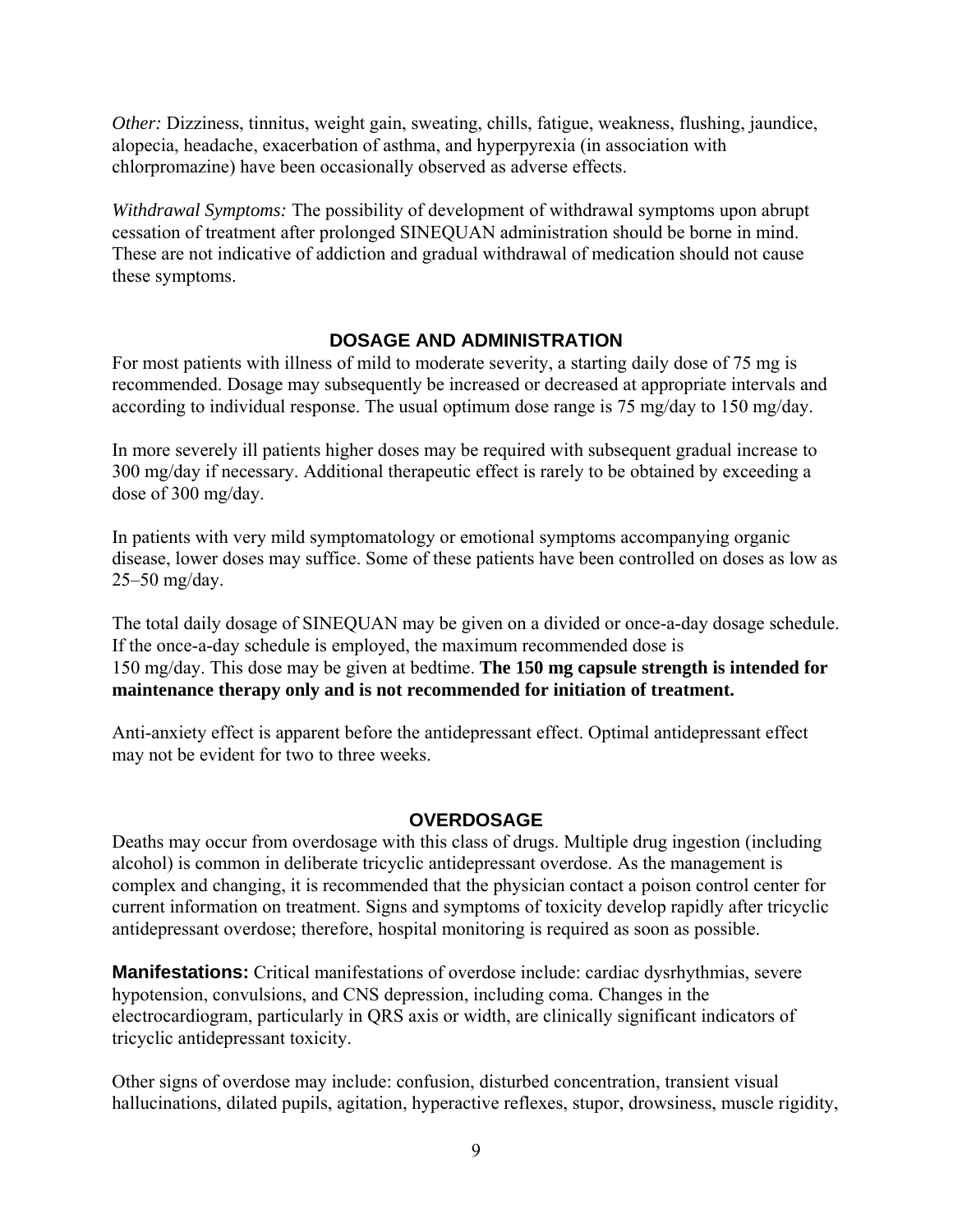vomiting, hypothermia, hyperpyrexia, or any of the symptoms listed under ADVERSE REACTIONS.

Deaths have been reported involving overdoses of doxepin.

## **General Recommendations:**

General: Obtain an ECG and immediately initiate cardiac monitoring. Protect the patient's airway, establish an intravenous line and initiate gastric decontamination. A minimum of six hours of observation with cardiac monitoring and observation for signs of CNS or respiratory depression, hypotension, cardiac dysrhythmias and/or conduction blocks, and seizures is strongly advised. If signs of toxicity occur at any time during this period, extended monitoring is recommended. There are case reports of patients succumbing to fatal dysrhythmias late after overdose; these patients had clinical evidence of significant poisoning prior to death and most received inadequate gastrointestinal decontamination. Monitoring of plasma drug levels should not guide management of the patient.

Gastrointestinal Decontamination: All patients suspected of tricyclic antidepressant overdose should receive gastrointestinal decontamination. This should include large volume gastric lavage followed by activated charcoal. If consciousness is impaired, the airway should be secured prior to lavage. Emesis is contraindicated.

Cardiovascular: A maximal limb-lead QRS duration of  $\geq 0.10$  seconds may be the best indication of the severity of the overdose. Intravenous sodium bicarbonate should be used to maintain the serum pH in the range of 7.45 to 7.55. If the pH response is inadequate, hyperventilation may also be used. Concomitant use of hyperventilation and sodium bicarbonate should be done with extreme caution, with frequent pH monitoring. A pH  $>7.60$  or a pCO<sub>2</sub>  $\leq$ 20 mm Hg is undesirable. Dysrhythmias unresponsive to sodium bicarbonate therapy/hyperventilation may respond to lidocaine, bretylium or phenytoin. Type 1A and 1C antiarrhythmics are generally contraindicated (e.g., quinidine, disopyramide, and procainamide).

In rare instances, hemoperfusion may be beneficial in acute refractory cardiovascular instability in patients with acute toxicity. However, hemodialysis, peritoneal dialysis, exchange transfusions, and forced diuresis generally have been reported as ineffective in tricyclic antidepressant poisoning.

**CNS:** In patients with CNS depression, early intubation is advised because of the potential for abrupt deterioration. Seizures should be controlled with benzodiazepines, or if these are ineffective, other anticonvulsants (e.g., phenobarbital, phenytoin). Physostigmine is not recommended except to treat life-threatening symptoms that have been unresponsive to other therapies, and then only in consultation with a poison control center.

**Psychiatric Follow-up:** Since overdosage is often deliberate, patients may attempt suicide by other means during the recovery phase. Psychiatric referral may be appropriate.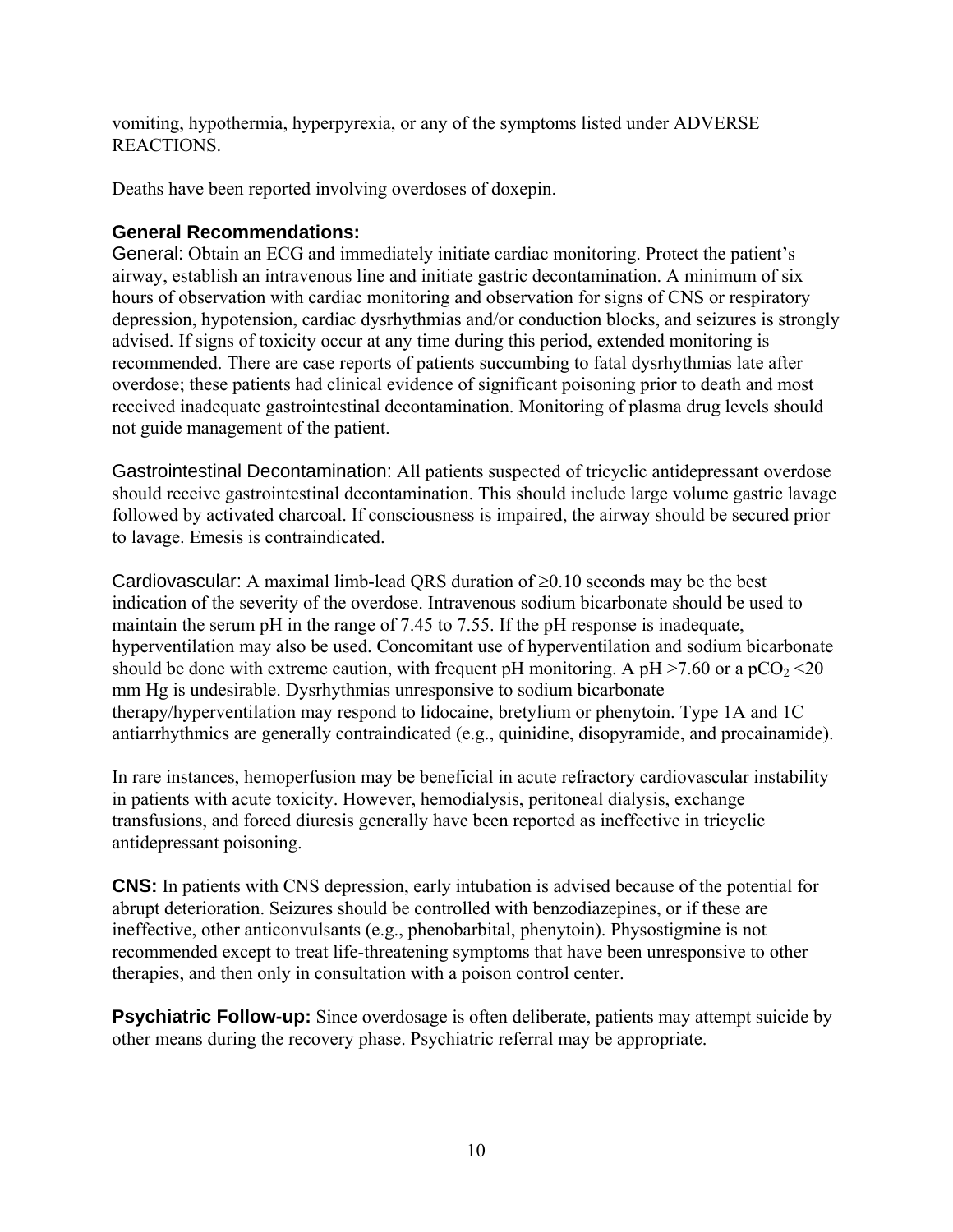**Pediatric Management:** The principles of management of child and adult overdosages are similar. It is strongly recommended that the physician contact the local poison control center for specific pediatric treatment.

# **HOW SUPPLIED**

SINEQUAN is available as capsules containing doxepin HCl equivalent to:

| $10 \text{ mg} - 100$ 's         | (NDC $0049-5340-66$ ) |
|----------------------------------|-----------------------|
| $25 \text{ mg} - 100 \text{ s}$  | (NDC 0049-5350-66)    |
| 50 mg – $100$ 's                 | (NDC 0049-5360-66)    |
| $75 \text{ mg} - 100 \text{ s}$  | (NDC $0049-5390-66$ ) |
| $100 \text{ mg} - 100 \text{ s}$ | (NDC $0049-5380-66$ ) |
| $150 \text{ mg} - 50 \text{°s}$  | (NDC $0049-5370-50$ ) |

SINEQUAN Oral Concentrate is available in 120 mL bottles (NDC 0049-5100-47) with an accompanying dropper calibrated at 5 mg, 10 mg, 15 mg, 20 mg, and 25 mg. Each mL contains doxepin HCl equivalent to 10 mg doxepin. Just prior to administration, SINEQUAN Oral Concentrate should be diluted with approximately 120 mL of water, whole or skimmed milk, or orange, grapefruit, tomato, prune or pineapple juice. SINEQUAN Oral Concentrate is not physically compatible with a number of carbonated beverages. For those patients requiring antidepressant therapy who are on methadone maintenance, SINEQUAN Oral Concentrate and methadone syrup can be mixed together with Gatorade®, lemonade, orange juice, sugar water, Tang®, or water; but not with grape juice. Preparation and storage of bulk dilutions is not recommended.

## **Rx only**

*Distributed by:* 



LAB-0072-5.0 May 2007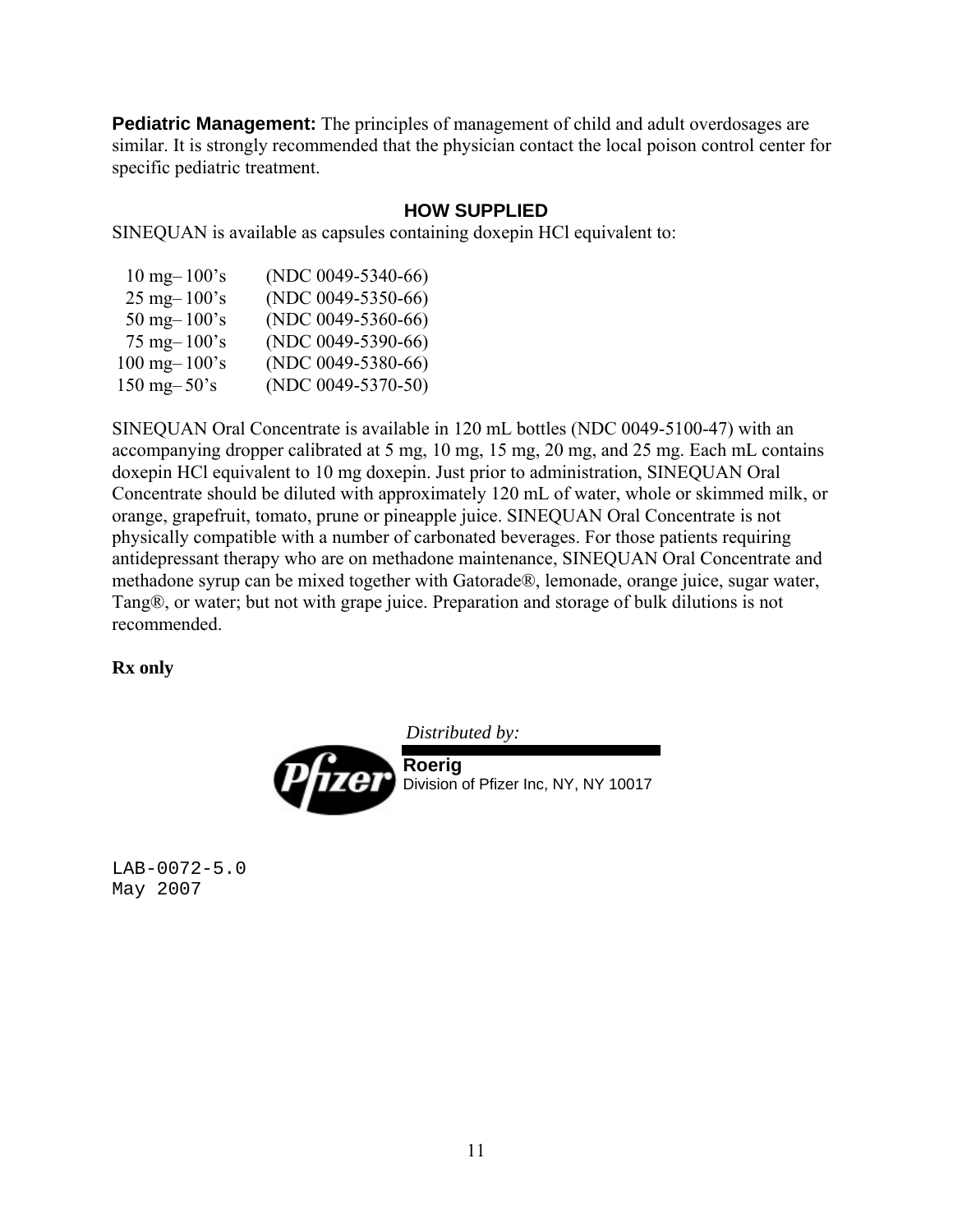# **Medication Guide Antidepressant Medicines, Depression and other Serious Mental Illnesses, and Suicidal Thoughts or Actions**

Read the Medication Guide that comes with you or your family member's antidepressant medicine. This Medication Guide is only about the risk of suicidal thoughts and actions with antidepressant medicines. **Talk to your, or your family member's, healthcare provider about:** 

- all risks and benefits of treatment with antidepressant medicines
- all treatment choices for depression or other serious mental illness

**What is the most important information I should know about antidepressant medicines, depression and other serious mental illnesses, and suicidal thoughts or actions?** 

**1. Antidepressant medicines may increase suicidal thoughts or actions in some children, teenagers, and young adults within the first few months of treatment.** 

**2. Depression and other serious mental illnesses are the most important causes of suicidal thoughts and actions. Some people may have a particularly high risk of having suicidal thoughts or actions.** These include people who have (or have a family history of) bipolar illness (also called manic-depressive illness) or suicidal thoughts or actions.

#### **3. How can I watch for and try to prevent suicidal thoughts and actions in myself or a family member?**

- Pay close attention to any changes, especially sudden changes, in mood, behaviors, thoughts, or feelings. This is very important when an antidepressant medicine is started or when the dose is changed.
- Call the healthcare provider right away to report new or sudden changes in mood, behavior, thoughts, or feelings.
- Keep all follow-up visits with the healthcare provider as scheduled. Call the healthcare provider between visits as needed, especially if you have concerns about symptoms.

#### **Call a healthcare provider right away if you or your family member has any of the following symptoms, especially if they are new, worse, or worry you:**

- thoughts about suicide or dying
- attempts to commit suicide
- new or worse depression
- new or worse anxiety
- feeling very agitated or restless
- panic attacks
- trouble sleeping (insomnia)
- new or worse irritability
- acting on dangerous impulses
- an extreme increase in activity and talking (mania)
- other unusual changes in behavior or mood

• acting aggressive, being angry, or violent